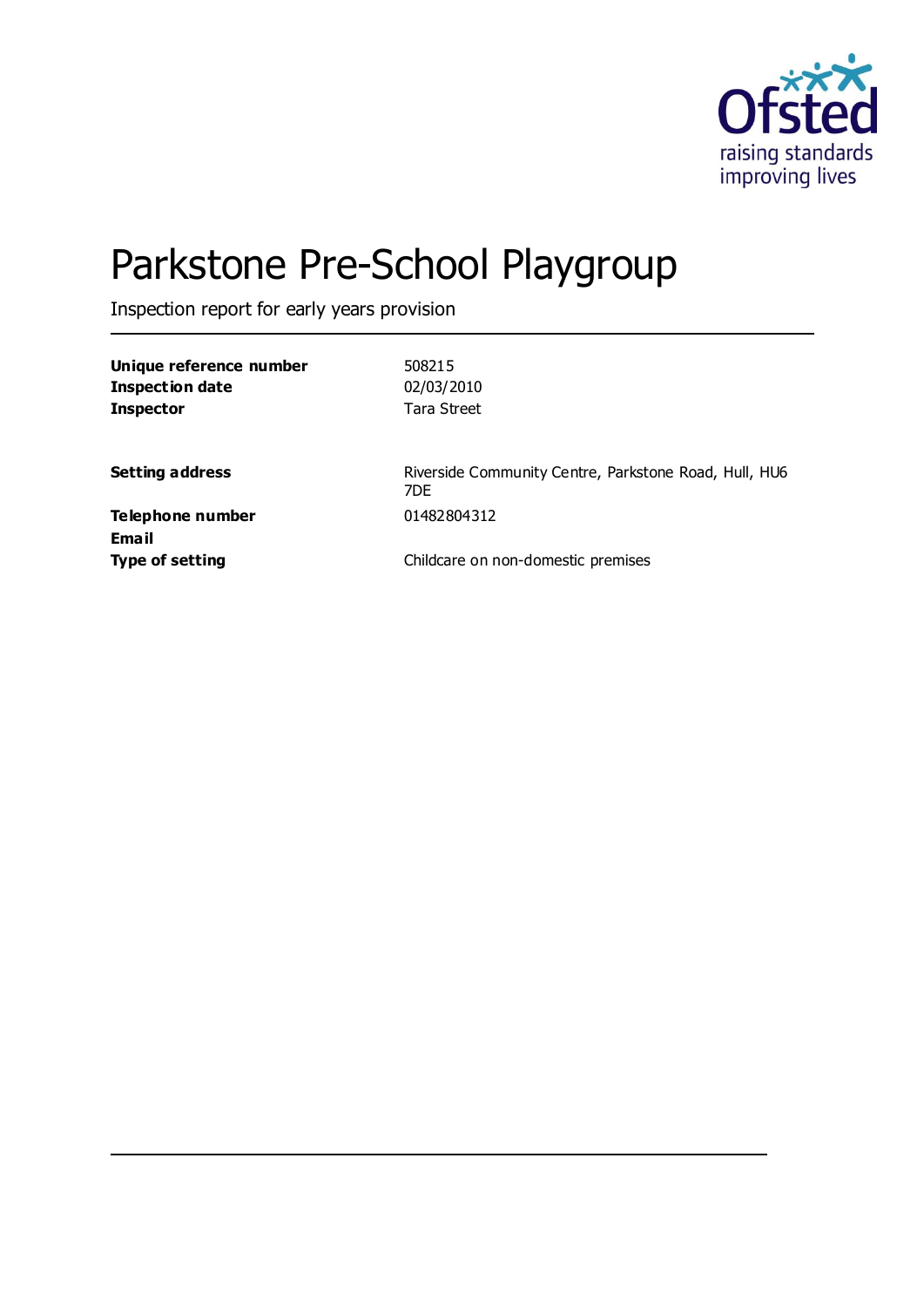The Office for Standards in Education, Children's Services and Skills (Ofsted) regulates and inspects to achieve excellence in the care of children and young people, and in education and skills for learners of all ages. It regulates and inspects childcare and children's social care, and inspects the Children and Family Court Advisory Support Service (Cafcass), schools, colleges, initial teacher training, work-based learning and skills training, adult and community learning, and education and training in prisons and other secure establishments. It rates council children's services, and inspects services for looked after children, safeguarding and child protection.

If you would like a copy of this document in a different format, such as large print or Braille, please telephone 0300 123 1231, or email enquiries@ofsted.gov.uk.

You may copy all or parts of this document for non-commercial educational purposes, as long as you give details of the source and date of publication and do not alter the information in any way.

Royal Exchange Buildings St Ann's Square Manchester M2 7LA

T: 0300 123 1231 Textphone: 0161 618 8524 E: enquiries@ofsted.gov.uk W: [www.ofsted.gov.uk](http://www.ofsted.gov.uk/)

© Crown copyright 2009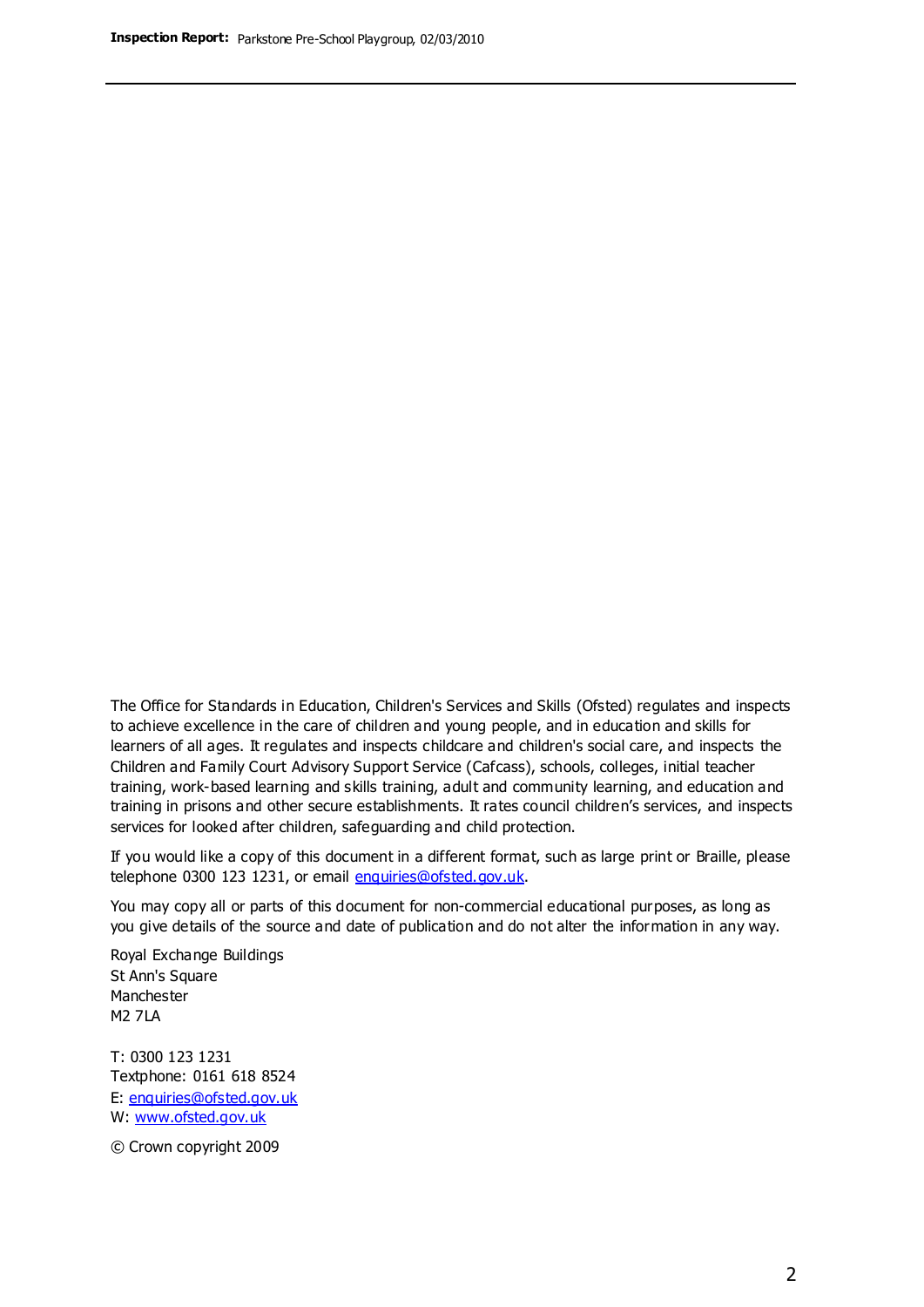#### **Introduction**

This inspection was carried out by Ofsted under Sections 49 and 50 of the Childcare Act 2006 on the quality and standards of the registered early years provision. 'Early years provision' refers to provision regulated by Ofsted for children from birth to 31 August following their fifth birthday (the early years age group). The registered person must ensure that this provision complies with the statutory framework for children's learning, development and welfare, known as the *Early* Years Foundation Stage.

The provider must provide a copy of this report to all parents with children at the setting where reasonably practicable. The provider must provide a copy of the report to any other person who asks for one, but may charge a fee for this service (The Childcare (Inspection) Regulations 2008 regulations 9 and 10).

The setting also makes provision for children older than the early years age group which is registered on the voluntary and/or compulsory part(s) of the Childcare Register. This report does not include an evaluation of that provision, but a comment about compliance with the requirements of the Childcare Register is included in Annex B.

Please see our website for more information about each childcare provider. We publish inspection reports, conditions of registration and details of complaints we receive where we or the provider take action to meet the requirements of registration.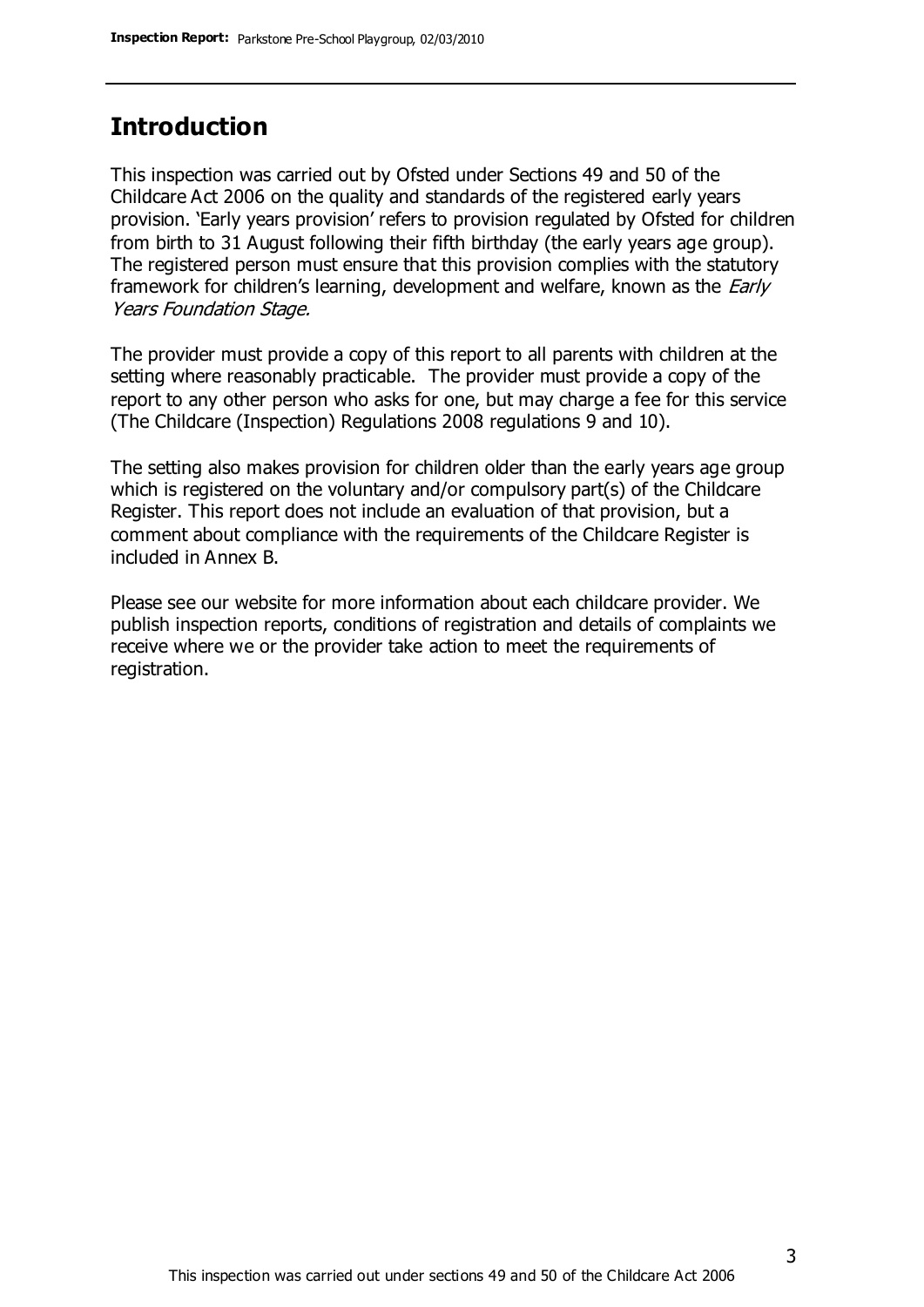### **Description of the setting**

Parkstone Pre-School Playgroup is run by a voluntary committee. It opened in 1983 and operates from two rooms within Riverside Community Centre, situated in the grounds of Parkstone Primary School in Hull. There are no issues which may hinder access to the premises. Children have access to a secure enclosed outdoor play area. A maximum of 35 children aged under eight years may attend the setting at any one time. The playgroup currently takes children from two to five years of age. The setting is open Monday to Friday from 9.15am to 12.15pm term time only. The playgroup also offers a lunch club on Tuesday and Friday from 12.15pm to 2.45pm.

There are currently 40 children on roll who are within the early years age range. Of these, 31 are in receipt of funding for early education. The setting supports children with special educational needs and/or disabilities and also supports children who speak English as an additional language. The setting is registered by Ofsted on the Early Years Register and the compulsory and voluntary parts of the Childcare Register.

There are nine members of staff, including the manager, who work directly with the children. Of these, eight hold an appropriate level 3 qualification in early years, one holds a level 2 qualification and the manager is currently working towards an Early Years foundation degree. The setting is a member of the Pre-School Learning Alliance and receives support from the local authority.

### **The overall effectiveness of the early years provision**

Overall the quality of the provision is good.

The pre-school provides effectively for children in the Early Years Foundation Stage. Staff have a good knowledge of each child to ensure that they are included and they make good progress in their learning and development. Children's welfare is soundly promoted through effective systems and procedures. Good quality monitoring and evaluating systems mean that the setting continues to improve and to produce beneficial outcomes for children. Strong relationships have been developed with parents and other agencies who work with children that attend the pre-school.

### **What steps need to be taken to improve provision further?**

To further improve the early years provision the registered person should:

- further develop the assessment system to make it clearer how children are progressing towards the early learning goals and ensure their next steps in learning are consistently identified and carried through to the planning process
- provide more regular opportunities for children to access and develop their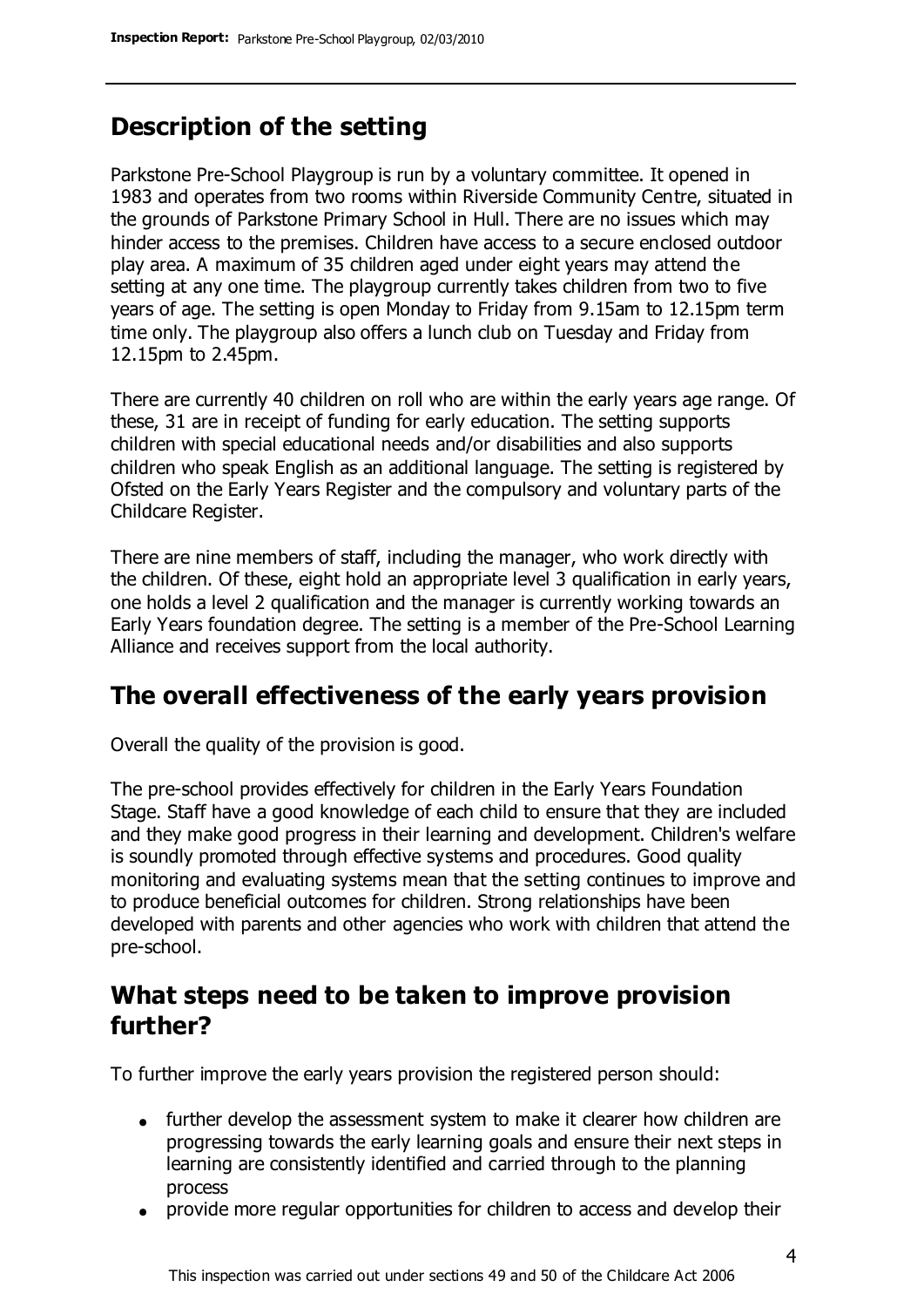skills in using information and communication technology.

### **The effectiveness of leadership and management of the early years provision**

Leadership and management of the setting is strong and positively impacts on the promotion of welfare, learning and development for the children who attend. All of the relevant documentation is in place, with detailed policies and procedures covering all aspects of the provision. Children are well protected as there are clear safeguarding procedures and staff have a very good understanding of their responsibility in protecting children. Risk assessments are clear and detailed, with confirmation of any action taken to minimise risks and hazards to children. Efficient structures are in place to ensure staff continue to be suitable for their roles.

The setting demonstrates a good understanding of where the areas for improvement are and is committed to changes that will benefit the children who attend. Targets set are honest and realistic and build on the good practice already established. Staff are involved in evaluating and reflecting on practice and are given good opportunities to develop their knowledge and skills through training. Staff are well deployed throughout the whole of the session. They show a good understanding of their roles and responsibilities and undertake tasks without direction. Careful attention is given to establishing the individual needs of each child and working with other agencies, where appropriate, to secure their inclusion. Displays and resources depict diversity in order to ensure children learn to value those who are different from themselves.

Very good relationships are established with parents. The setting offers clear and relevant information on what the children are doing so that parents can become involved in children's learning if they wish. Good opportunities are provided so that parents are kept informed of children's progress through parents' meetings, individual feedback about observations and access to children's development records. They are also regularly invited to 'stay and play' sessions, such as music and movement and rhyme time, run by the staff.

#### **The quality and standards of the early years provision and outcomes for children**

All children are making good progress in their learning and development. Staff interaction effectively supports children's learning through discussion, explanation and questioning. As a result, children show care and concern for each other and the environment, and form good relationships with staff and other children. Planning documents cover the six areas of learning well and good consideration is given to children's interests as well as their stage of development. There is a good balance of adult-led activities as well as free play. All the areas of learning are covered frequently and meaningfully, linking to routines and activities that interest the children. However, assessment records do not clearly show children's ongoing progress or consistently identify their next steps in learning to effectively inform the planning process.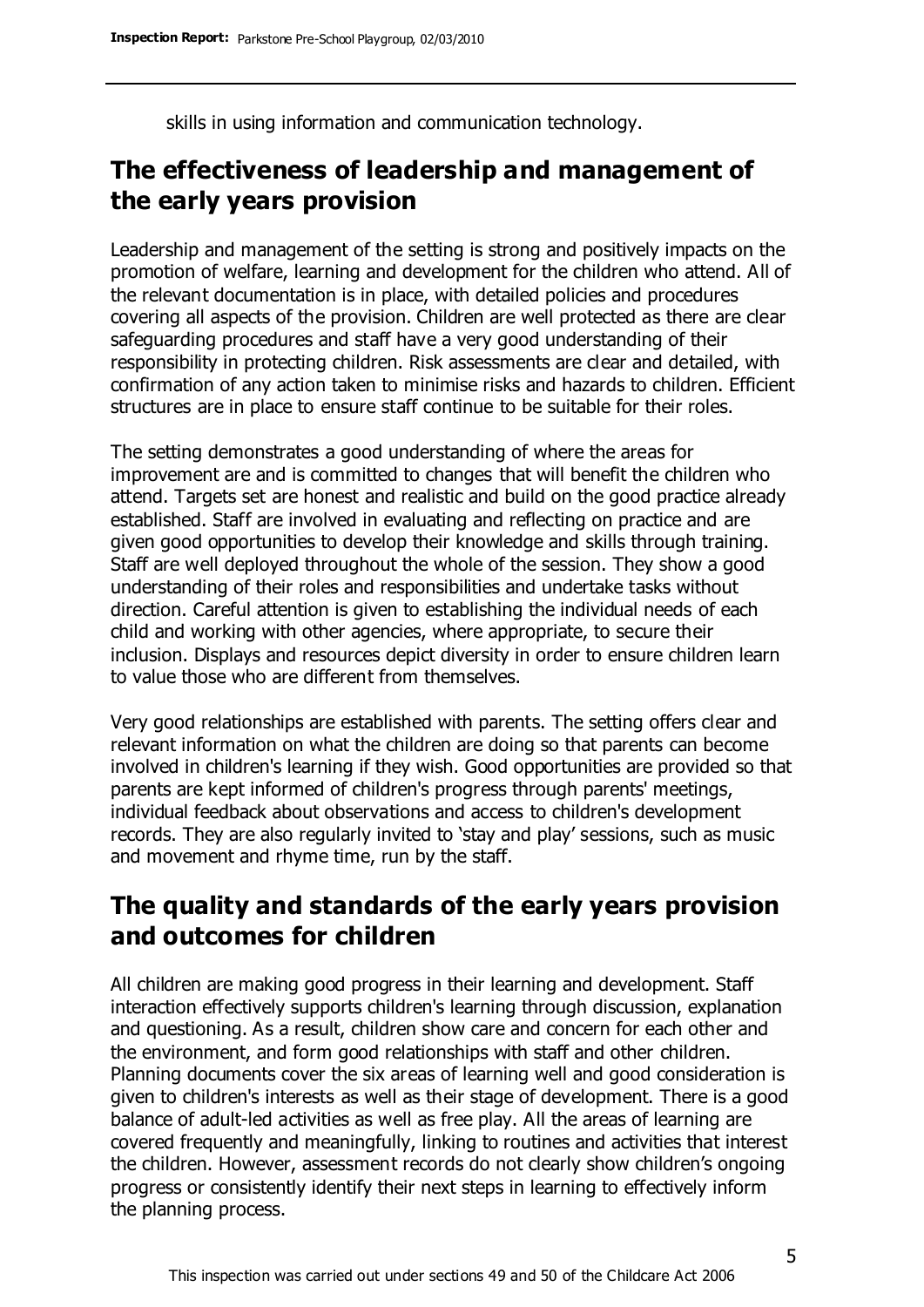Children use their imaginations well, spending long periods of time in the role play and mark making areas. They negotiate their roles within the play shop and pretend to fill their shopping basket before going to the checkout. Children's knowledge and understanding of the world around them is promoted through daily play resources and their involvement in a range of activities which look at different celebrations and cultures from around the world. Children show developing social skills as they play well together without adult involvement. For example, children eagerly play in the sand and texture trays and share the various resources available. They frequently count during games and activities, and have good opportunities to recognise numbers and learn simple calculation through songs and rhymes. Children enjoy stories and listen avidly when they are read to by staff, joining in with discussions about the characters. They are well supported to mark make and develop early writing skills. Children's information and communication technology skills are generally promoted as they experience regular opportunities to access a computer, sound station, digital cameras and calculators. However, other opportunities for children to explore technology, such as battery operated and programmable toys, are limited. Staff are aware of this and are working to develop this aspect of the curriculum.

Children's good health and well-being is effectively promoted. Children experience a good range of regular activities, both inside and outside, which develop their coordination and balance skills. They eagerly participate in games, ride on bikes and explore the garden area. During activities, children learn about keeping themselves and others safe, such as learning to use play equipment safely. All of the required information is captured regarding children's health and dietary needs. A healthy and varied snack menu is available to promote children's understanding of healthy eating.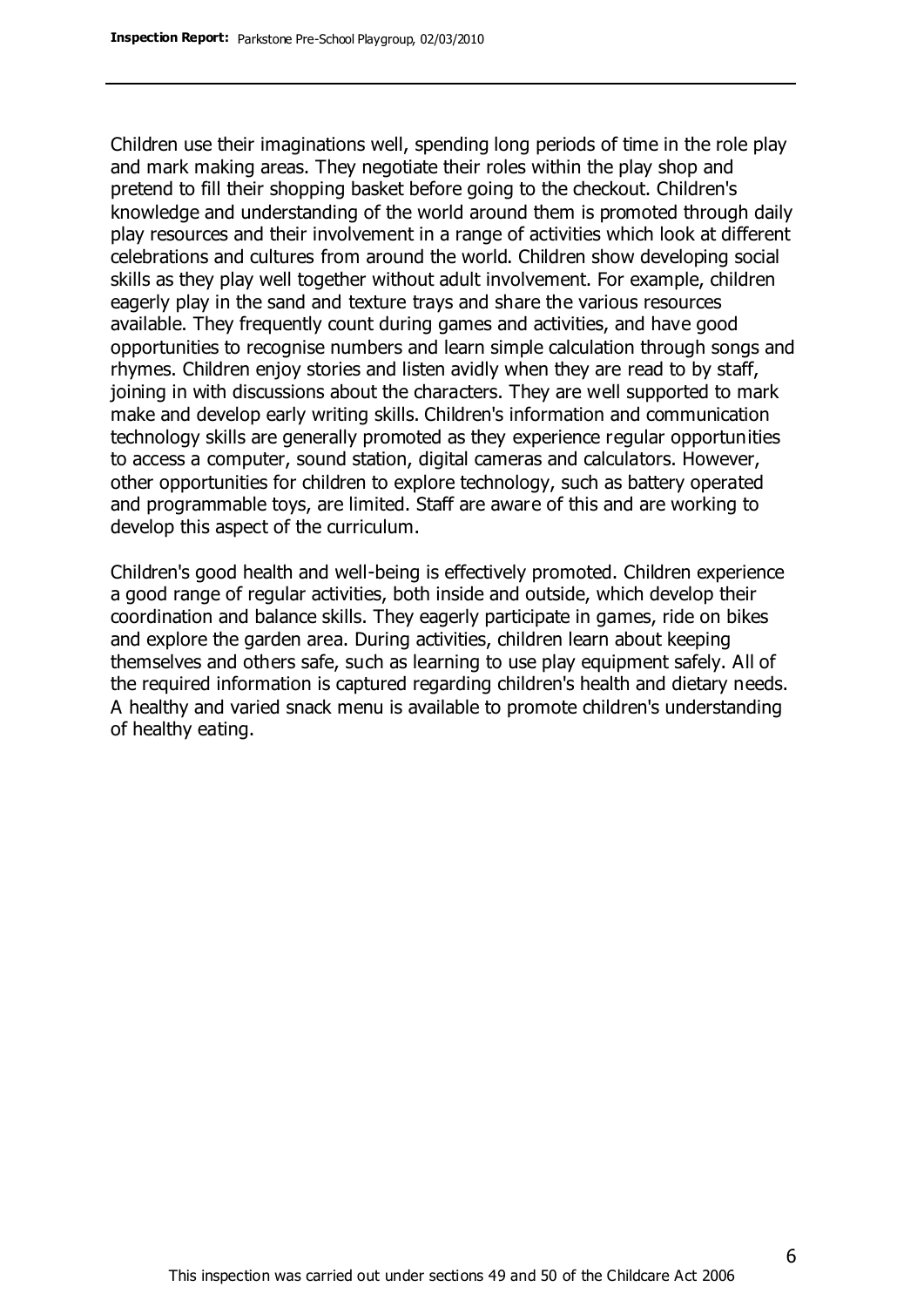### **Annex A: record of inspection judgements**

#### **The key inspection judgements and what they mean**

Grade 1 is Outstanding: this aspect of the provision is of exceptionally high quality Grade 2 is Good: this aspect of the provision is strong Grade 3 is Satisfactory: this aspect of the provision is sound Grade 4 is Inadequate: this aspect of the provision is not good enough

#### **The overall effectiveness of the early years provision**

| How well does the setting meet the needs of the      |  |
|------------------------------------------------------|--|
| children in the Early Years Foundation Stage?        |  |
| The capacity of the provision to maintain continuous |  |
| improvement                                          |  |

#### **The effectiveness of leadership and management of the early years provision**

| How effectively is the Early Years Foundation Stage led                                         |  |
|-------------------------------------------------------------------------------------------------|--|
| and managed?                                                                                    |  |
| The effectiveness of leadership and management in embedding<br>ambition and driving improvement |  |
| The effectiveness with which the setting deploys resources                                      |  |
| The effectiveness with which the setting promotes equality and                                  |  |
| diversity                                                                                       |  |
| The effectiveness of safeguarding                                                               |  |
| The effectiveness of the setting's self-evaluation, including the                               |  |
| steps taken to promote improvement                                                              |  |
| The effectiveness of partnerships                                                               |  |
| The effectiveness of the setting's engagement with parents and                                  |  |
| carers                                                                                          |  |

#### **The quality of the provision in the Early Years Foundation Stage**

The quality of the provision in the Early Years Foundation Stage  $\vert$  2

#### **Outcomes for children in the Early Years Foundation Stage**

| <b>Outcomes for children in the Early Years Foundation</b>    |  |
|---------------------------------------------------------------|--|
| <b>Stage</b>                                                  |  |
| The extent to which children achieve and enjoy their learning |  |
| The extent to which children feel safe                        |  |
| The extent to which children adopt healthy lifestyles         |  |
| The extent to which children make a positive contribution     |  |
| The extent to which children develop skills for the future    |  |

Any complaints about the inspection or report should be made following the procedures set out in the guidance available from Ofsted's website: www.ofsted.gov.uk